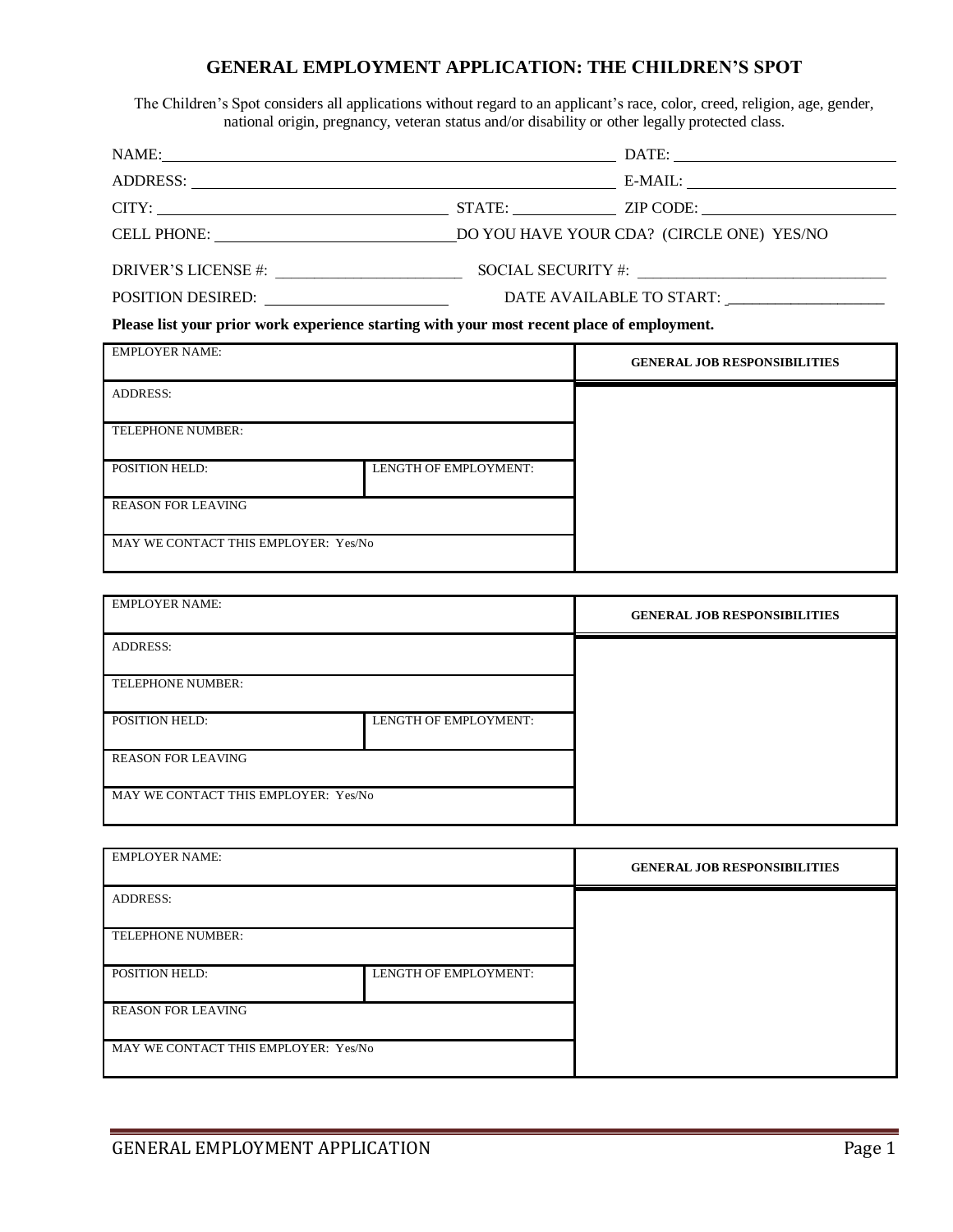### **EDUCATION:**

|                                            | NAME AND ADDRESS OF SCHOOL | <b>COURSE OF STUDY</b> | NO. YEARS<br><b>ATTENDED</b> | DEGREE/<br><b>DIPLOMA</b> |
|--------------------------------------------|----------------------------|------------------------|------------------------------|---------------------------|
| HIGH SCHOOL                                |                            |                        |                              |                           |
| PROFESSIONAL<br><b>CERTIFICATE</b>         |                            |                        |                              |                           |
| <b>UNDERGRADUATE</b><br>COLLEGE/UNIVERSITY |                            |                        |                              |                           |
| <b>GRADUATE</b> /<br>PROFESSIONAL DEGREE   |                            |                        |                              |                           |
| <b>OTHER</b>                               |                            |                        |                              |                           |

**\*\*\*You must attach to this application a copy of the Diploma/Certificate from your highest level of education achieved. Please also attach official copies of your undergraduate and/or graduate transcripts if applicable.\*\*\***

**Please list any additional Educational/Specialized Training you have received related to the job:**

## **Please answer the following questions:**

- **1. Are you at least 18 years of age? Can you provide proof of your age if required?**
- **2. Are you a U.S. citizen or have appropriate documentation to show you are eligible to work in the U.S.? (Proof of citizenship or immigration status will be required upon employment)**
- **3. Are you available to work any time as scheduled between the hours of 6:00 a.m. and 6:30 p.m.?**

**If No, please indicate the times you are available to work.** 

**4. To your knowledge are you related to any child currently enrolled in this program?**

**If yes, please list child's name and your relationship:** 

**5. Have you ever been convicted of or have an indicated report of any crime against a child?** 

**6. Have you ever been convicted of any crime or have pending criminal actions against you?** 

**If yes, please explain:** 

**7. Do you have children and what are their ages?\_\_\_\_\_\_\_\_\_\_\_\_\_\_\_\_\_\_\_\_\_\_\_\_\_\_\_\_\_\_\_\_\_\_\_\_\_\_\_\_\_\_\_\_\_\_\_\_\_\_\_\_\_\_\_\_\_\_**

**8.** Who takes care of your children if they are ill?

**9. Do you have your own transportation? \_\_\_\_\_\_\_\_\_\_\_\_\_\_\_\_\_\_\_\_\_\_\_\_\_\_\_\_\_\_\_\_\_\_\_\_\_\_\_\_\_\_\_\_\_\_\_\_\_\_\_\_\_\_\_\_\_\_\_\_\_\_\_\_**

**10. Do you understand that YOU MUST BE FLEXIBLE regarding your schedule? \_\_\_\_\_\_\_\_\_\_\_\_\_\_\_\_\_\_\_\_\_\_\_\_\_\_\_\_\_**

**11. Do you have any tattoos that could be seen by the children or parents? \_\_\_\_\_\_\_\_\_\_\_\_\_\_\_\_\_\_\_\_\_\_\_\_\_\_\_\_\_\_\_\_\_\_\_\_**

**12. I have received my high school diploma?** 

**13. What is the total number of years of experience you have in Early Childhood Development? \_\_\_\_\_\_\_\_\_\_\_\_\_\_\_\_\_**

**14. Why have you chosen to work in Early Childhood Education?** 

**15. What do you find rewarding about working with children and families?**